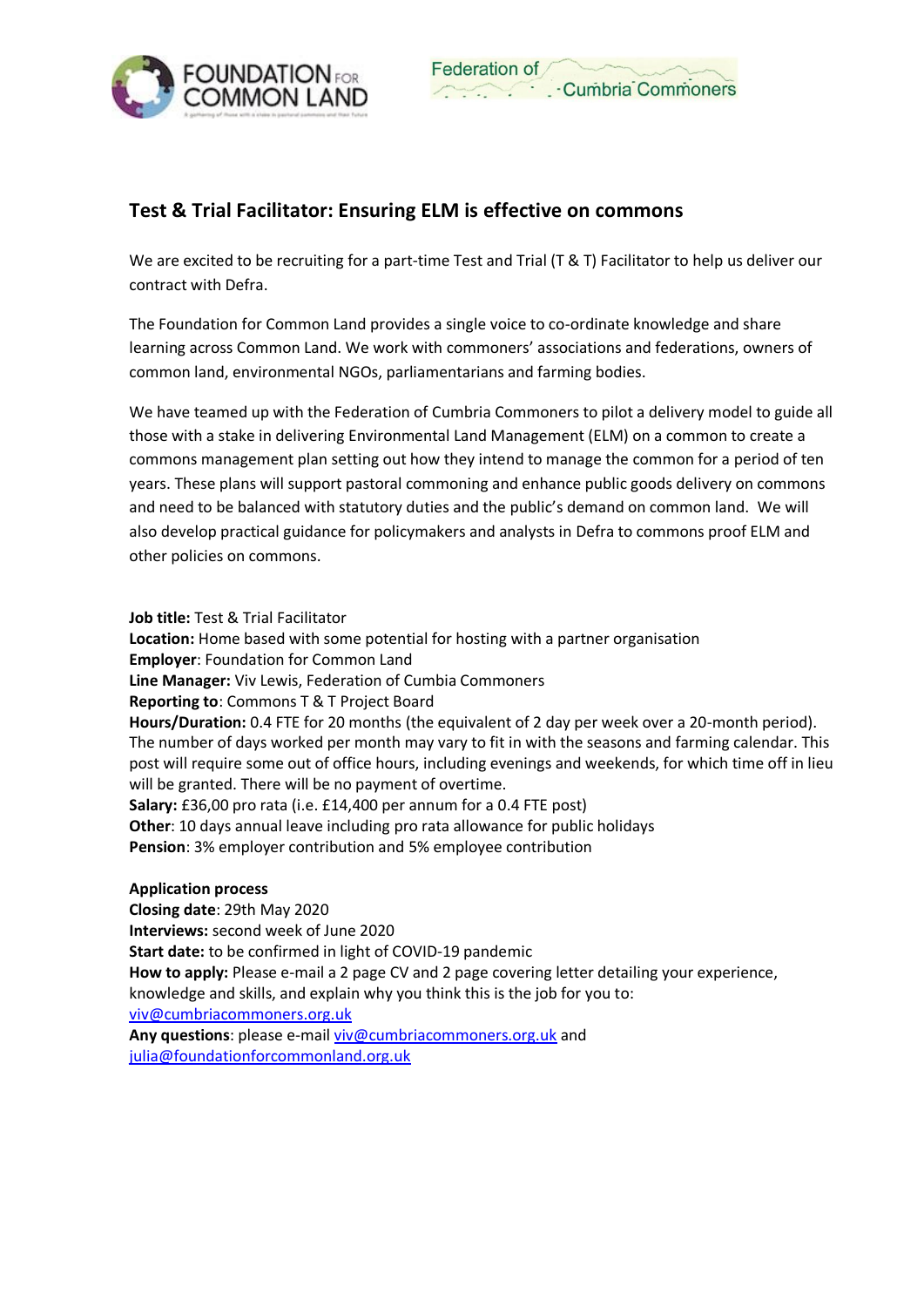## **Job Description Test & Trial Facilitator:** Ensuring ELM is effective on commons

| <b>Job Title:</b>                 | <b>Test &amp; Trial Facilitator</b>                                                                                                                          |
|-----------------------------------|--------------------------------------------------------------------------------------------------------------------------------------------------------------|
| <b>Salary</b>                     | £36,000 pro rata                                                                                                                                             |
| <b>Hours worked</b>               | The equivalent of 2 day per week over a 20-month period. The number of<br>days worker per month may vary to fit in with the seasons and farming<br>calendar. |
| <b>Based At:</b>                  | Home based with some potential for hosting with a partner organisation                                                                                       |
| <b>Employment</b><br>arrangements | Employed by the Foundation for Common Land (FCL) and line managed by<br>Viv Lewis, Federation Cumbria Commoners FCC                                          |

### **Job Role:**

The Test & Trials (T & T) Facilitator will manage the delivery of a £138k Defra funded Test & Trials pilot project on common land in 8 areas of England. The T & T Facilitator will oversee the delivery of the all the activities in this T & T. You will assemble and facilitate local representative collaborative partnerships in the 8 test areas. You will develop participatory codesign methods that engage a range of people (including farmer/graziers, common land owners, public sector and conservation staff) involved in this T & T. You will recruit and support local facilitators to carry out participatory engagement activities in the test areas. You will work with Ordnance Survey to develop commons maps using their mapping software and Land App and draw together lessons learnt from the test to develop a prototype delivery mode. You will arrange the communications output (website, blogs etc) so this T & T obtains visibility and impact within the sector. You will oversee the delivery of the Defra Contract, prepare detailed financial breakdowns and Donor reports. Administrative support equivalent to 1 day per week will be available. Where necessary the T & T facilitator will be able to draw on support and expertise of FCL and FCC.

### **Background**

The UK's departure from the EU and the CAP provides the opportunity to redesign agricultural policies to meet environmental ambitions, while supporting the farming sector. Defra is in the process of designing a new farm support system based on 'public money for public goods' known as Environmental Land Management Scheme (ELM).

Through ELM, farmers, foresters and other land managers will be paid for managing their land in a way that will deliver against key 25 Year Environment Plan goals: clean air; clean and plentiful water; thriving plants and wildlife; protection from and mitigation of environmental hazards; beauty,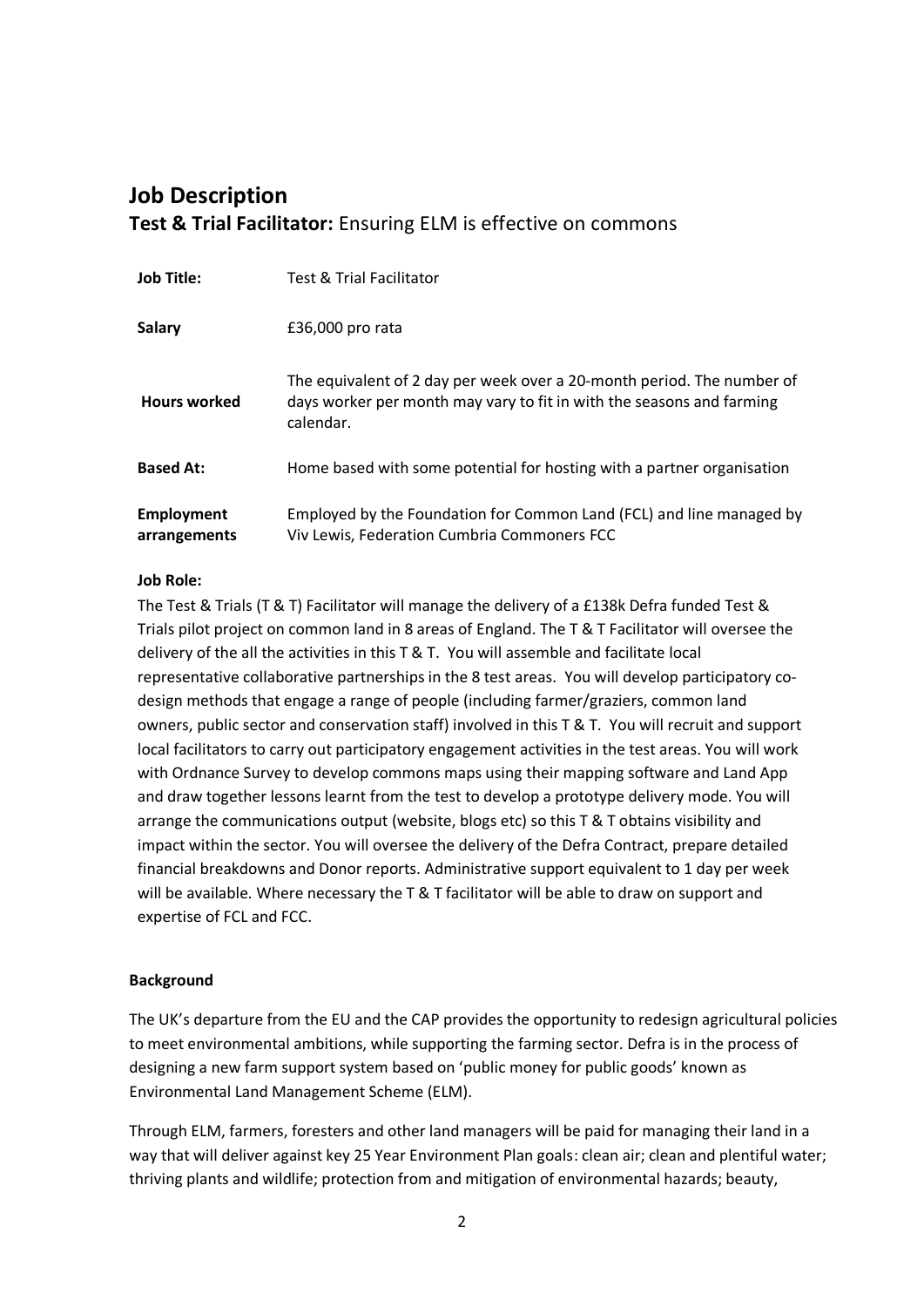heritage and engagement with the environment; mitigation of and adaptation to climate change, particularly to support the delivery of the Government's net zero targets. Defra are still developing the final set of priorities for ELM.

As part of the ELM design process Defra has established and launched a programme of 'Tests and Trials'. These are testing how elements of the new scheme will work ahead of the national pilot scheduled for 2021. We are part of Phase 1 of tests and trials.

This T & T is a collaborative partnership between the Foundation for Common Land (FCL) and the Federation of Cumbria Commoners (FCC). The pilot will work with a variety of stakeholders from 8 representative commons through England to co-design and co-develop a delivery model for creating commons specific land management plans. These plans will support pastoral commoning (the whole farm) and maintain the balance of the delicate ecosystems found on commons. The learning from this co-design process will be written up to produce a concise, replicable prototype delivery model covering a ELMs toolkit for commons (including baseline data gathering, producing maps, health checks for agreeing and enabling public good delivery, developing a commons management plans, governance and internal agreements) and commons proofed recommendations for ELM to ensure effective delivery on commons.

The contract for the pilot is between Defra and FCL who will employ the T & T facilitator. This person will be line managed by Viv Lewis, Secretary FCC who will report to a Commons T & T Board made up of Julia Aglionby FCL, Executive Director; 1 FCL Board Member and the Chairman of FCC.

For more detail, see Appendix 1: Abridged Project Proposal.

### **Main Responsibilities and accountabilities**

- Overall contract management of the Defra Test & Trial: Ensuring ELM is effective on commons
- Establish and facilitate 8 collaborative representative partnerships covering the areas taking part in the T & T
- Develop participatory engagement methodologies to co-design land management plans on commons
- Work with Ordinance Survey and their partners to draw together current available information
- Recruit (with guidance from the local partnerships) and support local facilitators to secure co-design and participatory engagement with the participating stakeholders throughout the tests and trials
- Develop and deliver a communications plan for the T & T
- Analyse quantitative and qualitative data, draw together the learning and produce clear concise reports
- Produce delivery models and health checks
- Plan and deliver regional workshops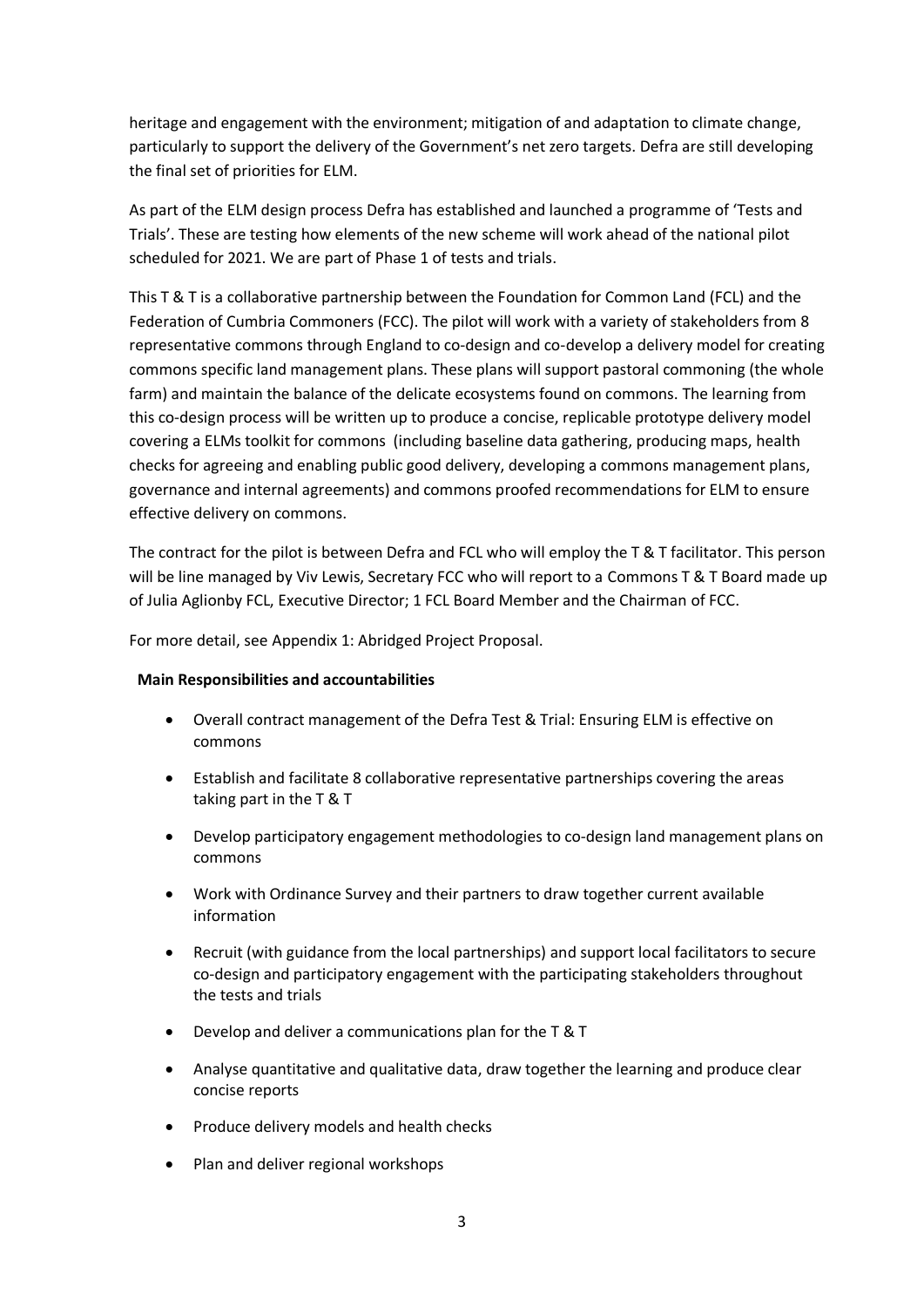- Ensure the T & T activities and outputs are completed in time and to budget
- Prepare and submit claims to Defra and reports to the Project Board

### **Pay and Conditions**

The post is offered as a fixed term appointment for a period of 20 months. The gross salary offered is £36,000 pro rata. Some travel round England will be required. Use of a private car for project business is paid at a rate of 25p per mile.

The post is a 15-hour week (0.4 FTE). The post holder will be expected to carry out some weekend work and to attend evening meetings.

The post will be home based with potential for hosting at partner offices. Start date to be confirmed in light of the current COVID-19 crisis.

FCL does not discriminate in employment matters based on race, colour, religion, gender, age, sexuality or any other protected class. We support workplace diversity and believe it creates dynamic, relevant organisations, fostering spaces for innovation and creativity. We are working hard to increase the diversity of our team and encourage you to be a part of it.

| <b>Person Specification</b> |                                                                                                                                                                                                                                                                          |
|-----------------------------|--------------------------------------------------------------------------------------------------------------------------------------------------------------------------------------------------------------------------------------------------------------------------|
| <b>Qualifications</b>       | Qualified to degree level or equivalent experience in relevant field.                                                                                                                                                                                                    |
| <b>Experience</b>           | Experience of successful contract management.<br>Experience of engaging with farmers, public sector bodies, conservation<br>NGOs and land agents<br>Experience of collaborative working<br><b>Experience of GIS</b>                                                      |
|                             | Experience of research, reflection and action<br>Experience of managing budgets                                                                                                                                                                                          |
| <b>Skills</b>               | Excellent face to face communication with people from all walks of life<br>Develop and implement participatory engagement methodologies<br>Good analytical and written skills including report writing, newsletters,<br>social media and blogs<br>Good networking skills |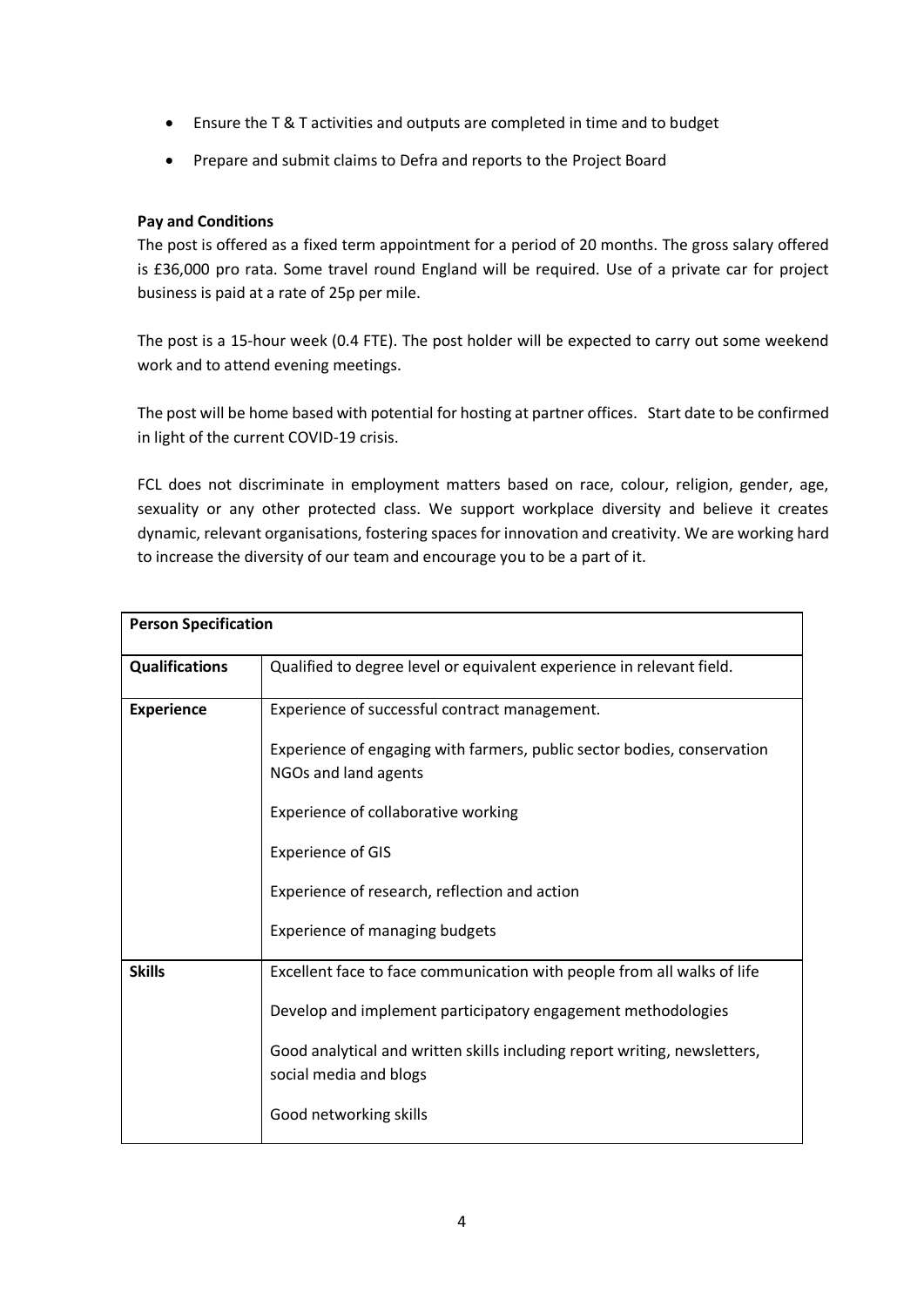|                    | Good computer skills including experience of GIS mapping or ability to<br>learn the basics |
|--------------------|--------------------------------------------------------------------------------------------|
|                    | Competent at giving presentations.                                                         |
|                    | Facilitation and coaching skills                                                           |
|                    | Driving licence                                                                            |
| Knowledge          | Good knowledge and understanding of extensive livestock farming /                          |
|                    | commoning, farm support schemes and rural issues.                                          |
| <b>Disposition</b> | Self-motivated                                                                             |
|                    | Well organised, able to prioritise work and meet deadlines                                 |
|                    | Resilient and ability to adapt to change and uncertainty                                   |
|                    | Enthusiastic and able to enthuse others                                                    |

### **Application process**

If you're interested in this role and joining us, we would be delighted to hear from you.

Please e-mail a 2 page CV and 2 page covering letter detailing your experience, knowledge and skills, and explain why you think this is the job for you to: [viv@cumbriacommoners.org.uk](mailto:viv@cumbriacommoners.org.uk)

Any questions, please e-mail [viv@cumbriacommoners.org.uk](mailto:viv@cumbriacommoners.org.uk) and [julia@foundationforcommonland.org.uk](mailto:julia@foundationforcommonland.org.uk)

The closing date for applications is Friday 29th May 2020.

Shortlisted applicants will be invited to an online interview during the week beginning June 8<sup>th</sup>, 2020.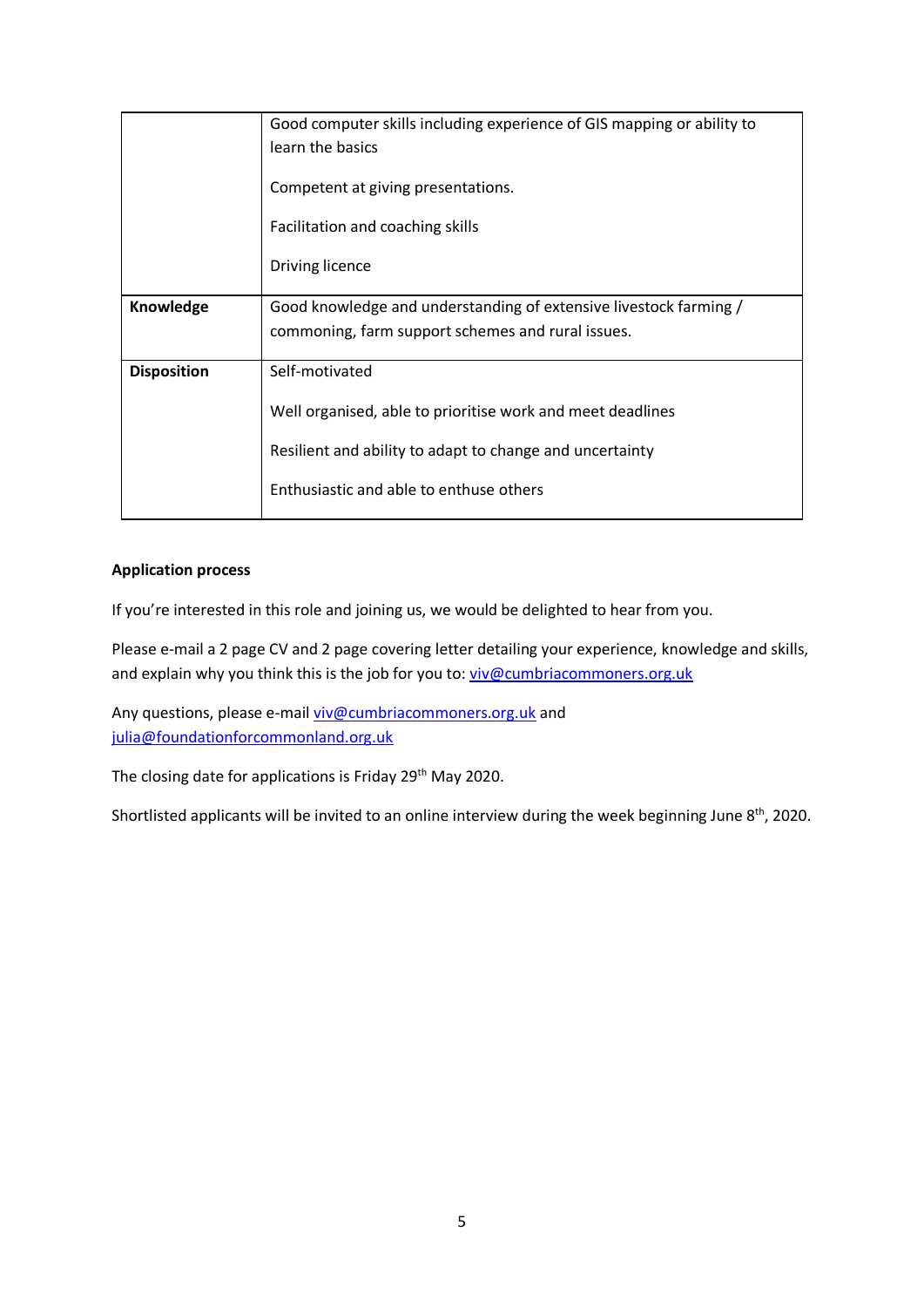# **Test & Trial:** Ensuring ELM is effective on commons

Abridged version of proposal to Defra

## **A. Summary**

This project covers 8 Test areas of England with common land – most likely the Lake District, Dartmoor, North York Moors, Exmoor, Shropshire, Malvern Hills, Cotswolds and the New Forest. It will work with a range of people including farmers/graziers, common land owners, public sector and conservation staff and land agents. The work will be in two parts.

**Test** – in 4 Test areas we will work with local stakeholders to produce a co-designed, agreed commons management plan for one common in each of the Test areas. These plans will support pastoral commoning and enhance public goods delivery on commons.

We will take the learning from these "tests" to develop a prototype delivery model for developing commons management plans, including a commons toolkit covering baseline data gathering; comprehensive mapping of public goods (environmental, social, economic, cultural and heritage) on the common; collective assessment (health checks) of these public goods; methods for agreeing and prioritising public goods delivery; good governance; framework for commons management plans.

**Trial** – Work with 4 commons from the other 4 Test areas to trial and refine the prototype delivery model for ELM. Develop practical guidance for policy makers and analysts in government to commons proof ELM and other policies on commons

## **B. Delivery of the T & T**

This T & T will be undertaken through collaboration with a range of people and organisations including those with legal interest in common land (common rights holders and landowners), those with statutory duties and others with a conservation interest in 8 Test Areas. The T & T facilitator will work with local partners who can help and guide us in the delivery of this T & T. We will contract local trusted intermediaries/ facilitators to carry out participatory engagement activities in the test areas.

## **C. Work Plan**

## **Preparatory work**

- 1) Recruit T & T facilitator
- 2) Identify local partners to form a local collaborative partnership for each of the 8 Test areas to support/guide the delivery of this T & T. The role of the local collaborative partnership will be to:
	- a) Enable this T & T to be informed by local expertise and accepted locally
	- b) Support data gathering and encourage local stakeholders to get involved
	- c) Identify local trusted intermediaries
	- d) Check this T & T is coherent with, and not duplicating, other T & T activity in the locality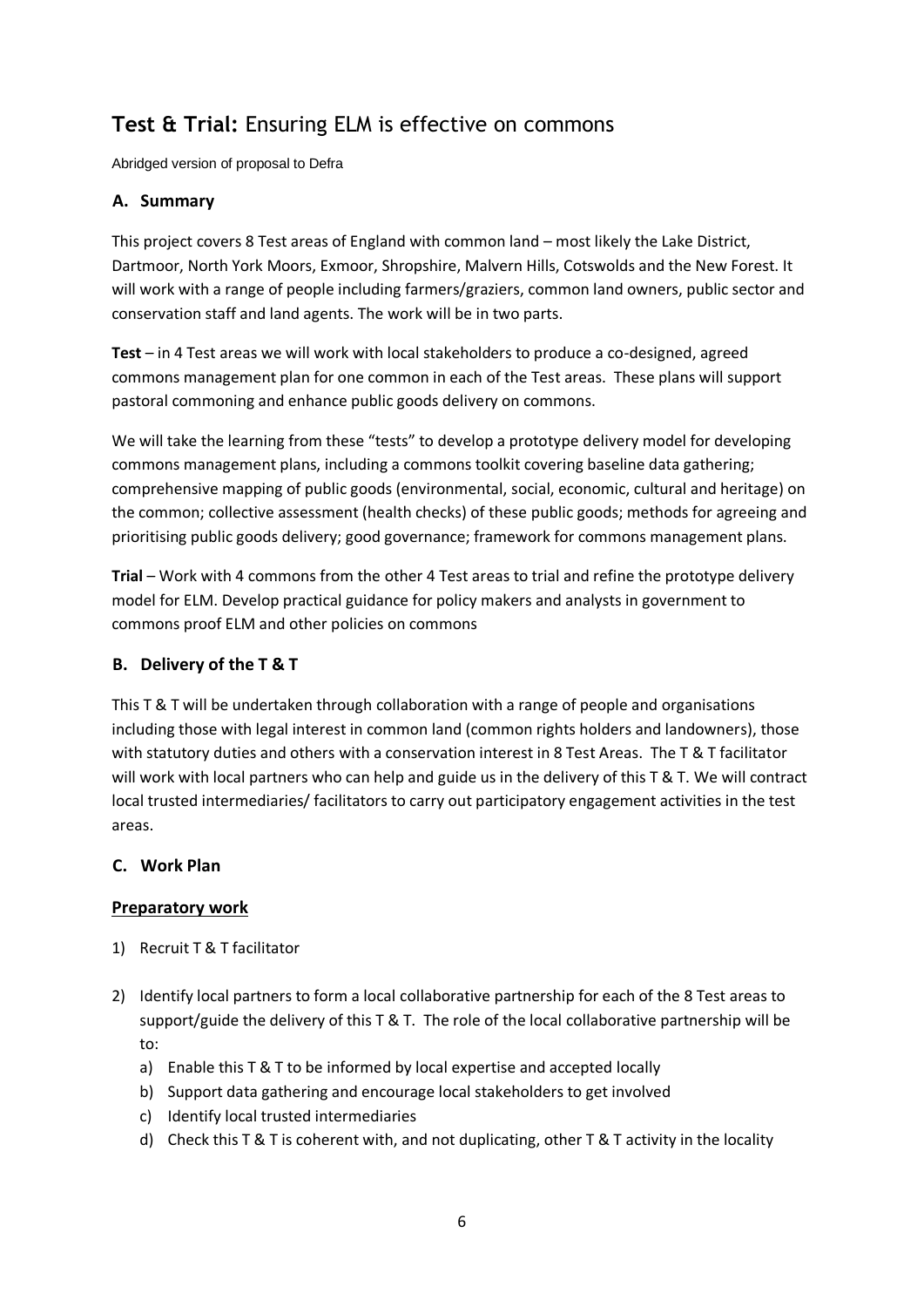- 3) Identify and Recruit test commons and local facilitators from the 8 Test areas with input from the local collaborative partnership
	- a) Develop a selection criterion including geography, complexity of governance, landscape type, types of grazing livestock, engagement with previous schemes and level of current management and cooperation etc.
	- b) Draft a participatory engagement plan for participating commons that explains the test, ways of working (who will be involved, their roles, the activities), the input (time and resources) required and remuneration offered.
	- c) Recruit local facilitators
	- d) Identify a representative sample of commons (eight) to be included in this T & T through a selection process that encourages and supports commons to apply to be part of this T & T
	- e) Select the four commons to participate in the Test (Phase 1) and the four to participate in the Trial (Phase 2).
	- f) Recruit test commons This will involve obtaining agreement from potential participants (all those who would have a stake in an ELM agreement) on the commons that they are willing to participate in the Test based on the participatory engagement plan (3b). Four of these commons will participate in developing the delivery model (Test) and the remainder (4) will provide further testing of the model once it is developed (Trial).
- 4) Gather quantitative data about the eight test commons. Work with:
	- a) Local collaborative partnership and local facilitators to advise on existing published and unpublished baseline data relating to the test commons.
	- b) OS and their partners e.g. LandApp and Esri to draw together data and information on these commons and develop maps to show the data
- 5) Gather information on Heath Check options and draft a health check format

## **Test**

- 6) Plan and prepare materials for participatory engagement using participatory action research tools such as: semi-structured interview schedules for key informants, commons walks, prepopulated maps and group sessions
- 7) Support local facilitators to undertake co-design and development of a common land management plan and delivery model with the four participating commons. Using the maps and engagement plan work with the participants from the four test commons and collaborative partnership members to:
	- a) Collate data about experience of previous scheme delivery such as how they worked, what they achieved, governance of commoners' associations, the internal agreement, the options and outcomes delivered, who did what, how the common is manged in relation to the home farm, who got paid and for what
	- b) Review the maps for accuracy and add data on hefts, changes to numbers of livestock /stocking calendars, breeds, numbers of active graziers, infrastructure, cultural heritage, outdoor events and other relevant information